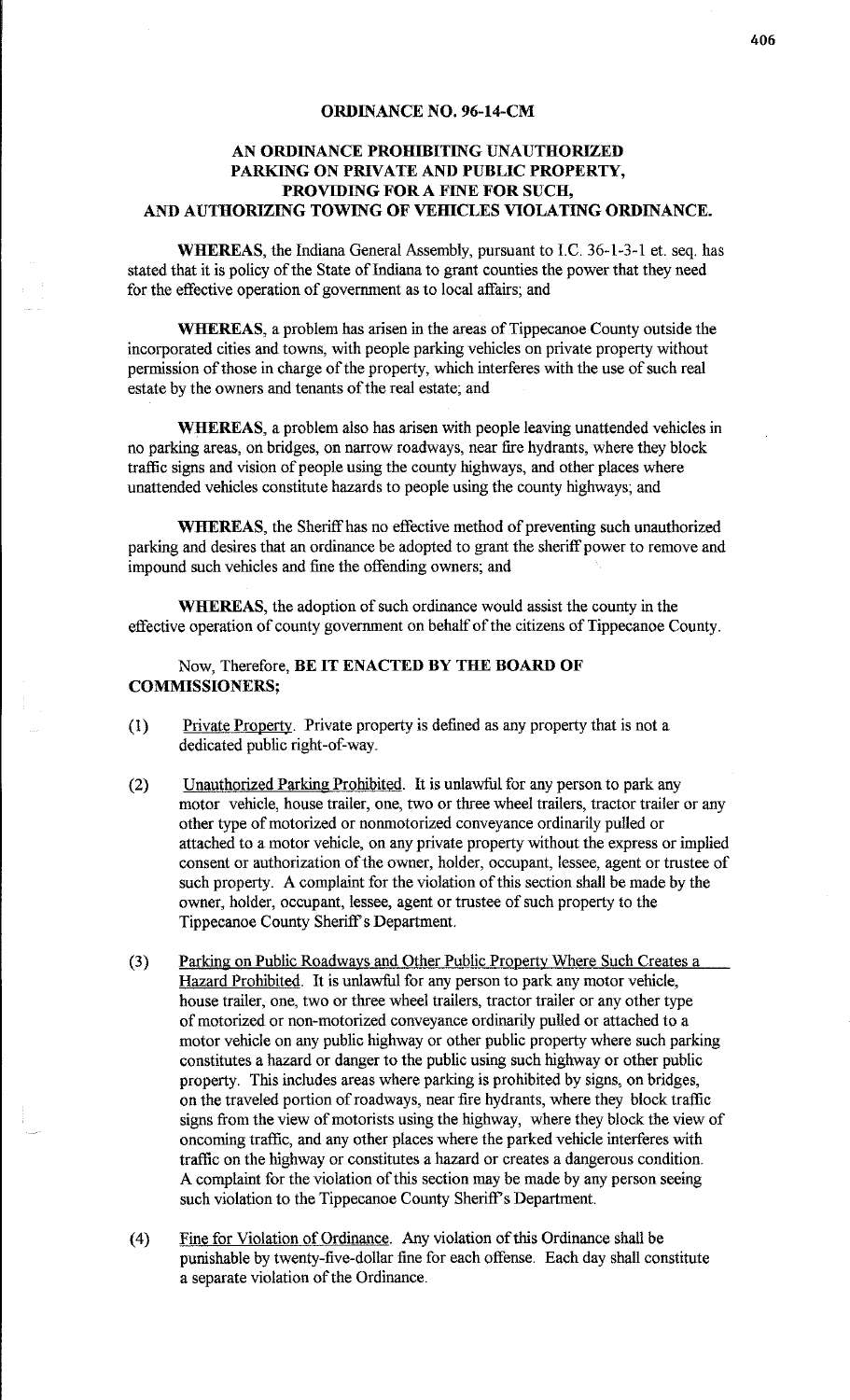- ( 5) Complaints. A complaint for violation of this Ordinance shall be made on the form prescribed by the Tippecanoe county Sheriff and signed by the complainant. The vehicle shall be ticketed for a violation of this Ordinance.
- (6) Towing. If, in the opinion of the investigating officer, the illegal parking of the vehicle is causing an emergency situation by preventing proper ingress or egress of any foot or vehicular traffic from a parking lot or is preventing free movement of traffic on the public roadway or private property, or the record shows that the vehicle has had prior citations for violations of this Ordinance, the investigating officer may direct the vehicle to be removed immediately.
- (7) Towing Illegally Parked Vehicles on Business Property. The investigating officer may direst the vehicle to be removed inunediately if: (i) the illegally parked vehicle is in a parking lot used for retail establishments, professional offices, a house of worship or a public building and (ii) all vehicular entrances to the parking lot have signs posed prohibiting such unauthorized parking, in a form prescribed by the Tippecanoe County Highway Department.
- (8) Towing Illegally Parked for Over Four Hours After Ticketed. The investigating officer may also direct the removal of the vehicle if the vehicle remains illegally parked for more than four (4) hours after the vehicle was ticketed for parking in violation of this Ordinance.
- (9) Removal of Illegally Parked Vehicle. An investigating officer who directs the removal of an illegally parked vehicle under this Ordinance shall arrange for the same to be removed by a reputable towing company and placed in a reputable storage or parking facility.

This Ordinance shall be **effective** on the **1st** day of **May, 1996.** 

**PASSED AND ADOPTED** this **20th** day of **February, 1996.** 

BOARD OF COMMISSIONERS OF THE COUNTY OF TIPPECANOE, INDIANA

-- <sup>~</sup>/'\;

William D. Haan, President **Julie 1996** /(.}.,,t::'7Zt:/!J

Nola J. Gentry, Vice President

Gene, Gene,

Attest: Michael. Auditor

**VOTE FIRST READING:** 

| Commissioner Haan          | YES  |
|----------------------------|------|
| <b>Commissioner Gentry</b> | YES. |
| <b>Commissioner Jones</b>  | YES  |